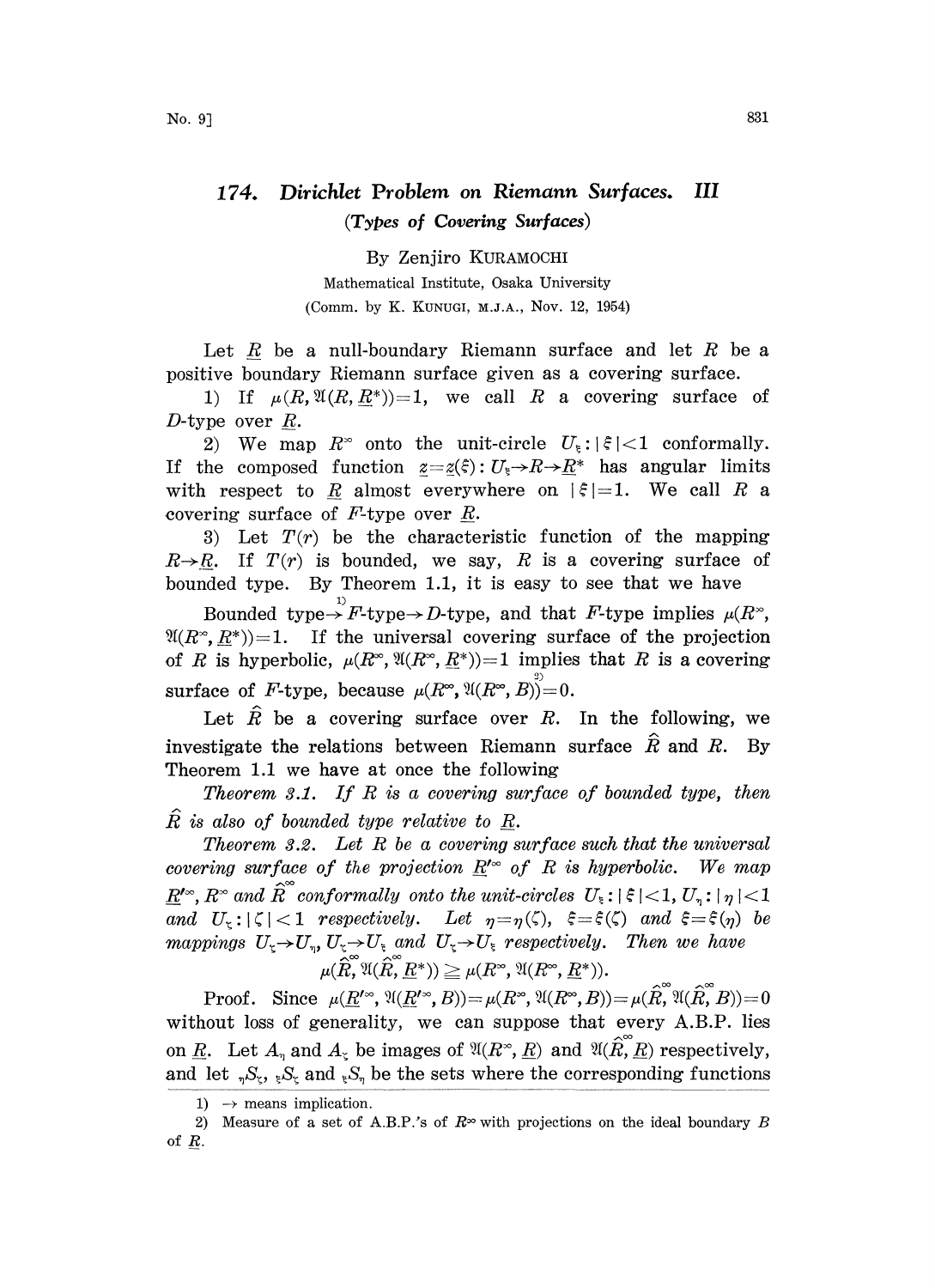have angular limits on  $\overline{U}_\eta: |\eta| \leq 1$ ,  $\overline{U}_\eta: |\zeta| \leq 1$  and  $\overline{U}_\eta: |\eta| \leq 1$ respectively. Then mes<sub>v</sub>S<sub>c</sub>=mes<sub>s</sub>S<sub>c</sub>=mes<sub>s</sub>S<sub>n</sub>=2 $\pi$ . Take a point  $\zeta_0 \in ({}_{\mathfrak{b}}S_{\mathfrak{c}} \cap {}_{\gamma}S_{\mathfrak{c}} \cap CA_{\mathfrak{c}})$  and let  $l_{\zeta_0}$  be the radius terminating at  $\zeta_0$ , where  $CA_{\zeta}$  is the complementary set of  $A_{\zeta}$  with respect to the circumference of  $U_{\zeta}$ . If  $l_{\eta}$ , the projection of  $l_{\zeta_0}$  on  $U_{\eta}$ , tends to a point  $\eta_0: |\eta_0|<1$ ,  $l_{\eta}$  determines an A.B.P., whence  $\zeta_0 \in A_{\zeta}$ . This is absurd. Next, assume that  $l_{\eta}$  converges to an arc  $\gamma$  on  $|\eta|=1$ such that  $\gamma \cap A_n \neq 0$ . Take a point  $\eta_0 \in A_n$  and let l' be the radius terminating at  $\eta_0$ . Then  $l_{\eta}$  intersets l' infinitely many times. It follows that  $l_n$  determines an A.B.P. angularly, because the image  $l_{\xi}$  on  $U_{\xi}$  of  $l_{\eta}$  and the image  $l'_{\xi}$  of l' tends to the same point  $\xi_{0}$  in  $U_{\xi}$ . Thus  $\zeta_0 \in A_{\zeta}$ . Suppose  $l'_\eta$  intersects an angular domain  $A_\eta(\theta)$ :  $|\arg(1-e^{-i\theta}\eta)|<\frac{\pi}{2}-\delta, e^{-i\theta}\in A_{\eta}$  infinitely many times, then we have also that  $\zeta_0 \in A_{\zeta}$ . Hence, if  $\zeta$  tends in an angular domain  $A_{\zeta}(\theta)$  at every point of  $CA_{\zeta} \cap {}_{\zeta}S_{\zeta} \cap {}_{\eta}S_{\zeta}$ ,  $\eta = \eta(\zeta)$  tends to  $CA_{\eta} + C_{\zeta}S_{\eta}$ or tends to  $A_{\zeta}$  tangentially. Let  $F(\zeta)$  and  $F(\eta)$  be closed subsets in  $CA_{\zeta} \cap {}_{\zeta}S_{\zeta} \cap {}_{\eta}S_{\zeta}$  and in  $A_{\eta}$  respectively, and let  $D_{\delta}(F(\zeta))$  and  $D_{\delta}$  $(F(\eta))$  be domains such that  $D_{\delta}(F(\zeta))$  and  $D_{\delta}(F(\eta))$  contain angular  $\text{endparts: } \arg |1 - e^{-i \theta} \zeta| < \frac{\pi}{2} - \delta, e^{i \theta} \in F(\zeta) \text{ and } \arg |1 - e^{-i \theta} \eta| < \frac{\pi}{2} - \delta,$  $\frac{1}{2} - \delta$ ,  $e^{i\theta} \in$ <br>
let  $C'_r(\zeta)$ <br>  $(r < 1)$ . l<br>
in  $U_{\zeta}$  at  $e^{i\theta} \in F(\eta)$  respectively and let  $C_r(\zeta)$  and  $C_r(\eta)$  be the rings such that  $r<|\zeta|<1$  and  $r<|\eta|<1$  ( $r<1$ ). From above consideration, since  $\xi = \xi(\eta)$  has angular limits in  $U_{\xi}$  at every point of  $A_{\eta}$ . There exists a subset  $A_{\eta,n}$  of  $A_{\eta}$  such that angular limits at  $A_{\eta,n}$  are contained in  $|\xi| < 1 - \frac{1}{n}$  and mes  $|A_{\eta} - A_{\eta, n}| < \frac{\varepsilon}{2}$ . Therefore there exists a closed subset  $F(\eta)$  of  $A_{\eta,n}$  and r, for  $\delta$ , such that mes  $|A_{\eta,n}-F(\eta)|<\frac{\varepsilon}{2}$  and if  $\eta \in (D_{\delta}(F(\eta)) \cap C'_r(\eta))$ , then  $|\xi(\eta)| < 1 - \frac{1}{2n}$ . On the other hand since  $\xi = \xi(\zeta)$  has angular limits at every point  $CA_{\zeta} \cap \zeta_{\zeta}$  which lie on  $|\xi|=1$ , there exist r' and a closed subset  $F(\zeta)$  of  $CA_{\zeta}$  such that mes  $|CA_{\zeta}-F(\zeta)|<\varepsilon$  and if  $\zeta\in (D_{\delta}(F(\zeta))\cap C'_{r}(\zeta))$ , then  $\eta=\eta(\zeta)\notin D_{\delta}(F(\eta)).$ Denote by  $C_r(\eta)$  a circle such that  $|\eta| < r(r<1)$  and let  $v(\eta)$  be a continuous super-harmonic function in  $U_n$  such that  $v(\eta)$  is harmonic in  $D_{\delta}(F(\eta))\cup C_{r}(\eta)$ ,  $v(\eta)=1$  on the boundary of  $(D_{\delta}(F(\eta))\cup C_{r}(\eta))$  not lying on  $|\eta|=1$ ,  $v(\eta)=1$  on  $U_{\eta}-(D_{\delta}(F(\eta)))$   $C_{\eta}(\eta)$  and  $v(\eta)=0$  on the boundary of  $((D_{\delta}(F(\eta))\cup C_{r}(\eta))$  lying on  $|\eta| = 1$ . Consider  $v(\eta)$  on  $C_{r}(\zeta) \cup D_{\delta}(F(\zeta))$ , then  $v(\zeta) = v(\eta)$  is a function such that  $\lim v(\zeta)$ =1 when  $\zeta$  tends to  $F(\zeta)$ . Since the boundary of  $(C'_r(\zeta) \cup D_\delta(F(\zeta)))$ is rectifiable and we can take  $\delta$  arbitrarily, we have  $\mu(U_{\zeta},F(\zeta))$  $\leq \mu(U_n, CF(\eta))$ , where  $\mu(U_{\tau}, F(\zeta))$  and  $\mu(U_n, CF(\eta))$  are the lower envelopes of  $\{v(\zeta)\}\)$  which are the class of continuous super-harmonic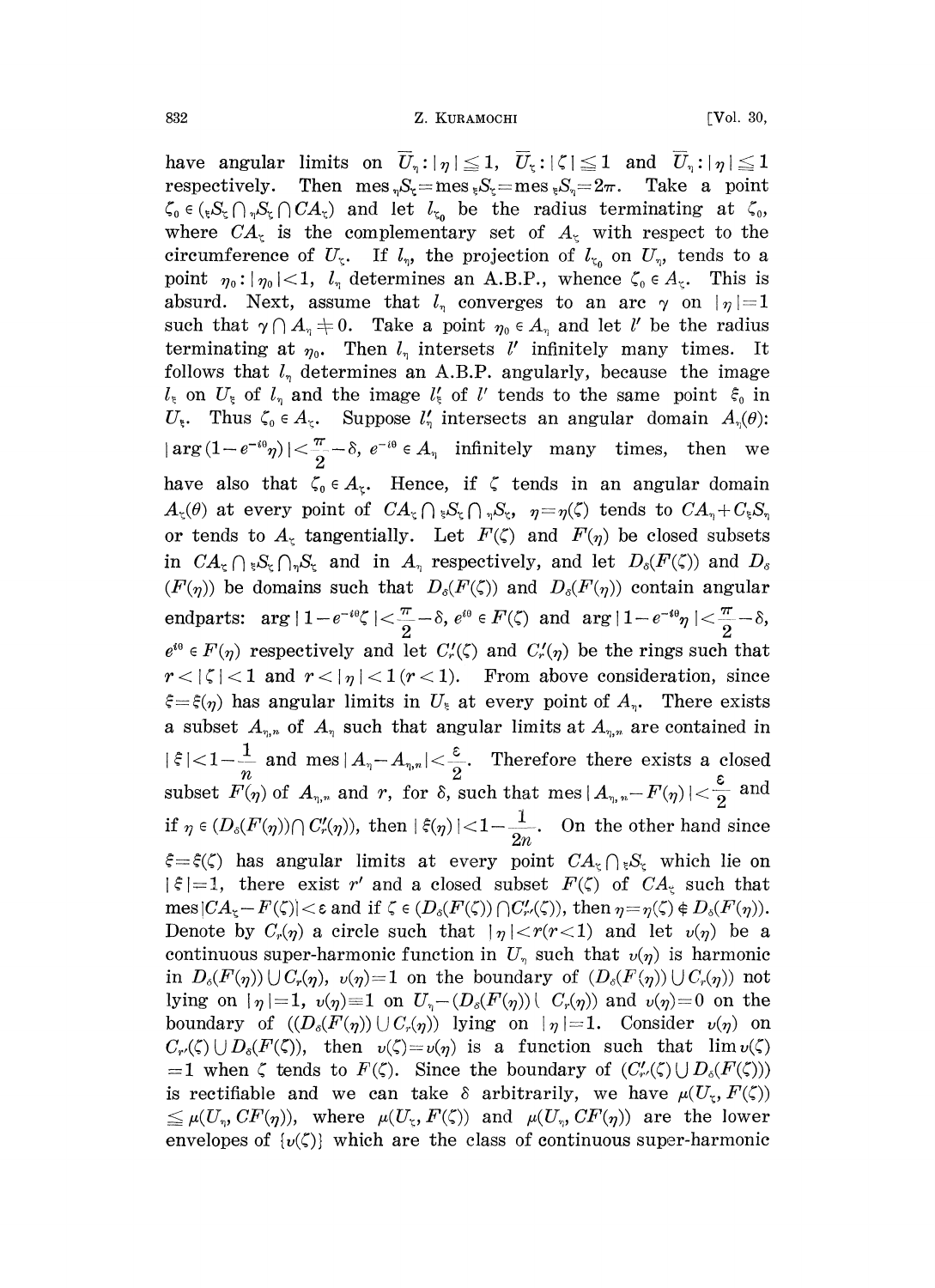functions in  $D_{\delta}(F(\zeta))$  such that  $0 \le v(\zeta) \le 1$  and  $\lim v(\zeta)=1$ , when  $\zeta$ tends to  $F(\zeta)$  and of  $\{v(\eta)\}\)$  respectively. Let  $\varepsilon \to 0$ . Then we have  $\omega(U_{\tau}, CA_{\tau}) \leq \omega(U_{\tau}, CA_{\tau}).$  Since  $A_{\tau}$  and  $A_{\tau}$  are measurable,

 $\mu(\hat{R}, \mathfrak{A}(\hat{R}, R^*)) \geq \mu(R^*, \mathfrak{A}(R^*, R^*)).$ 

Corollary. If the universal covering surface of the projection of R is hyperbolic and R is of F-type, then  $\hat{R}$  is also of F-type over  $R^*$ , where  $\hat{R}$  is a covering surface over R.

If the universal covering surface of the projection  $R'$  of R is parabolic, remove a finite number of point  $p_i$  (i=1, 2,...n) so that  $(\underline{R'}-\sum_{i=1}^{n}p_i)^{\infty}$  may be hyperbolic. Let  $\hat{R}$  be a covering surface R and let  $p_{ij}(j=1, 2, \ldots)$  be points of R lying on  $p_i$  and  $p_{ijk}(k=1, 2, \ldots)$ be points of  $\hat{R}$  lying on  $p_{ij}$ . Put  $\widetilde{R}\!=\!R\!-\!\sum\limits_{i}p_{ij}$  and  $\widehat{\hat{R}}\!=\!\widehat{R}\!-\!1$ We map  $R^{\infty}$ ,  $\widetilde{R}^{\infty}$  and  $\widetilde{\hat{R}}$  and  $(\underline{R}'-\sum_{i=1}^{n}p_i)^{\infty}$  onto  $U_{\eta}: |\eta|<1$ ,  $U_{\eta}$ ;  $|\tilde{\eta}| < 1$ ,  $U_{\zeta}: |\zeta| < 1$ ,  $U_{\zeta}: |\tilde{\zeta}| < 1$  and  $U_{\zeta}: |\tilde{\zeta}| < 1$  conformally respectively. Let  $A_{\tilde{n}}$  and  $A_{\tilde{k}}$  be images of A.B.P.'s of  $\tilde{R}$  and  $\tilde{R}$ .

Theorem  $3.3.$  Let  $R$  be a positive boundary Riemann surface. If R covers  $p_i$  so few times that  $\sum G(z, p_{ij}) < \infty$  and if

$$
\mu(R^{\infty}, \mathfrak{A}(R^{\infty}, \underline{R}^*)) = \mu(\widehat{R}, \mathfrak{A}(\widetilde{R}, \underline{R}^*)) = \omega(U_{\widetilde{\eta}}, A_{\widetilde{\eta}}),
$$
  
then for every covering surface  $\widehat{R}$  over R.

$$
\mu(\widehat{R}, \mathfrak{A}(\widehat{R}, \widehat{R}^*)) = \mu(\widehat{R}, \mathfrak{A}(\widehat{R}, \underline{R}^*)) = \omega(U_{\widetilde{R}}, A_{\widetilde{R}}),
$$

where  $G(z, p_{ij})$  is the Green's function of R with pole at  $p_{ij}$ .

Proof. 1) As to  $\hat{R}^{\infty}$  and  $\tilde{\hat{R}}$ , let  $\hat{A}_i$  and  $\tilde{\hat{A}}_i$  be the images of A.B.P.'s with projection on R of  $\hat{R}$  and  $\hat{\hat{R}}$  respectively. Then  $\hat{A}_i$  and  $\tilde{A}_i$  are Borel sets and  $\eta = \eta(\zeta)$  and  $\eta = \eta(\tilde{\zeta})$  have angular limits contained in  $U_{\eta}$  at every points of  $\hat{A}_i$  and  $\tilde{\hat{A}}_i$ . Let  $\{\eta_{i,s}\}$  $(s=1, 2,...)$  be images of  $p_{ij}$  in  $U_{\eta}$  and let  $\{\zeta_{ijk}\}\ (t=1, 2,...)$  be images of  $p_{ijk}$  in  $U_z$ . Since  $\sum_{i,j} G(\hat{z}, p_{ijk}) \leq \sum_{i,j} G(z, p_{ij}) < \infty$ ,  $\infty > \sum \log$  $\leq \sum \log \left| \frac{1-\overline{\zeta}_{ijk}\zeta}{\overline{\zeta}_{ijk}} \right| \;\; \text{and} \;\; \sum \left(1-|\zeta_{ijk}| \right) < \infty, \;\; \text{where} \;\; \; G(\hat{z}, p_{ijk}) \;\; \text{is} \;\; \text{the}$ Green's function of  $\hat{R}$  with pole at  $p_{ijk}$ .

Let l and l' be paths in  $\hat{R}$  and  $\tilde{\hat{R}}$  determining an A.B.P. not lying on  $p_{ij}$  and not lying on  $p_{ijk}$  respectively. Since we can deform  $l$  and  $l'$  as little as we please, we can suppose that the projection of l and l' do not pass  $p_{ij}$ .

2) Let  $\tilde{A}'_i$  be the image of A.B.P.'s of  $\tilde{R}$  whose projection lie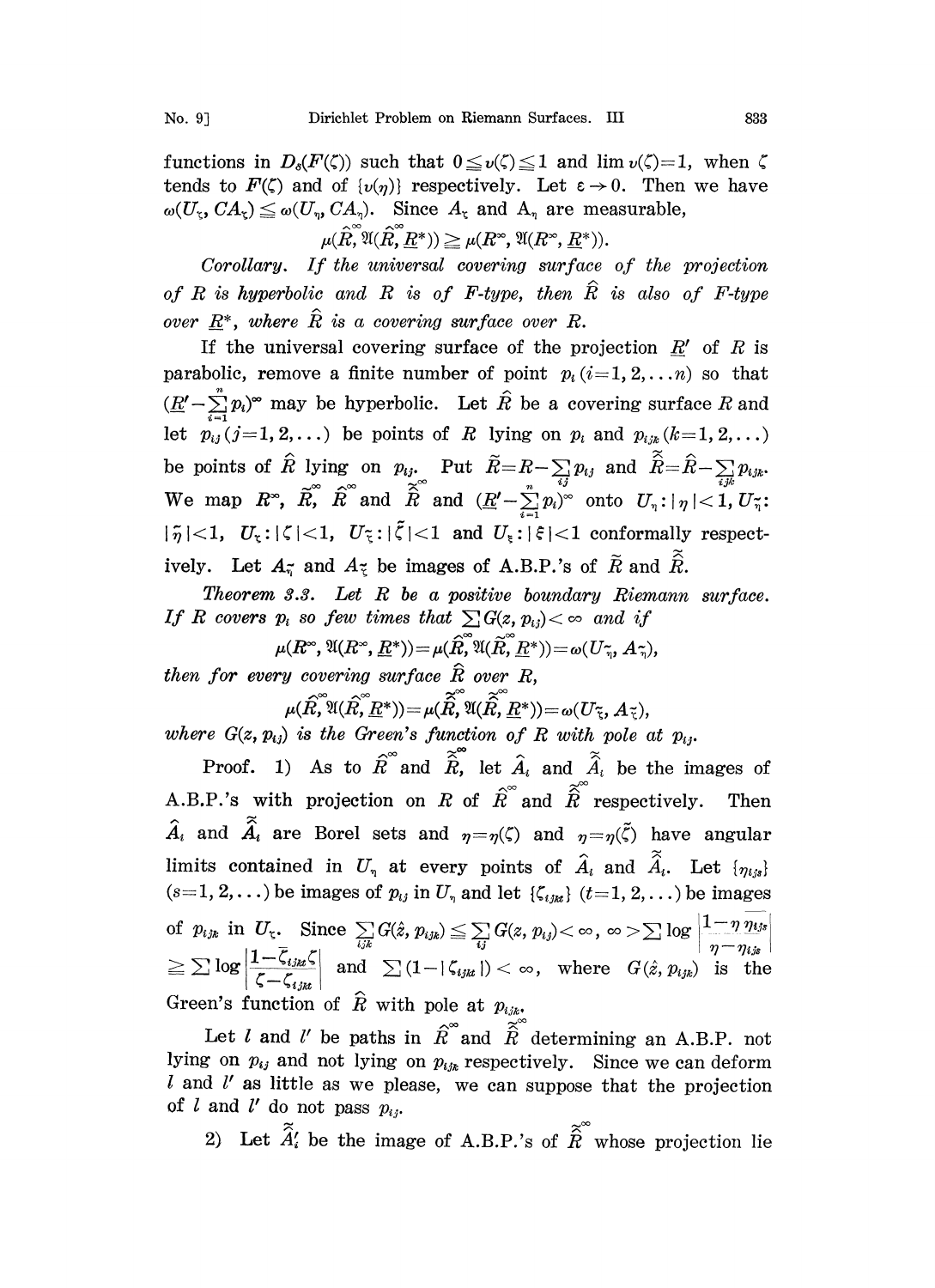834 **Z. KURAMOCHI** [Vol. 30,

on  $p_{ij}$  of R. Since  $\sum_{ij} G(z, p_{ij}) < \infty$ ,  $\mu(\hat{\widetilde{R}}, \mathfrak{A}(\hat{\widetilde{R}}, \sum_{i} p_{ij})=0$ . We consider only A.B.P.'s not lying on  $p_{ij}$ . Since  $\tilde{\hat{R}}$  and  $\hat{R}$  are covering surfaces, we can consider  $\hat{A}_i$  and  $\tilde{\hat{A}}_i$  the images of A.B.P.'s of  $\hat{R}^{\circ}$ and  $\tilde{\hat{R}}$  lying in  $U_{\gamma}$ . Hence  $\hat{A}_{i}$  and  $\tilde{\hat{A}}_{i}$  are Borel sets. Since  $\tilde{\hat{R}}$  is the universal covering surface of  $(U_{\zeta}-\sum \zeta_{i,jks}),$ 

$$
\omega(U_{\widetilde{\varsigma}},\hat{A}_i)\hspace{-0.5ex}=\hspace{-0.5ex}\mu(\widehat{R},^\circ\mathfrak{A}(\widehat{R},R))\hspace{-0.5ex}\geq\hspace{-0.5ex}\mu(\widetilde{\widehat{R}},^\circ\mathfrak{A}(\widehat{\widetilde{R}},R))\hspace{-0.5ex}=\hspace{-0.5ex}\omega(U_{\widetilde{\varsigma}},\widetilde{A}_i).
$$

Since  $\mu(R, \mathfrak{A}(R,R))$  is harmonic in R,  $\mu(R, \mathfrak{A}(R,R))$  is a single valued harmonic function in  $U_{\zeta}$ . We denote by  $E_{\lambda}$  the set on  $|\zeta| = 1$  where  $\mu(\tilde{\hat{R}}, \mathfrak{A}(\tilde{\hat{R}}, R))$  has angular limits  $\lambda(\lambda < 1)$ . We show  $mes (\hat{A}_i \cap E_\lambda)=0$ . Denote the radial segments from  $\zeta_{i,jkl}$  to  $|\zeta|=1$ by  $S_{ijkl}$  and put  $(U_{\zeta}-\sum_{jik}S_{ijkl})=U'_{\zeta}$ . Then  $U'_{\zeta}$  is a simply connected domain with a rectifiable boundary. Consider the function Then the inverse fuction  $\tilde{\zeta}=\tilde{\zeta}(\zeta)$  is also single valued and  $U_{\zeta}$  is mapped into  $U_{\zeta}$  conformally such that the image of  $U_{\zeta}$  covers  $U_{\zeta}$  at most once. Let  $l_{\zeta}$  be a radial path in  $U'_{\zeta}$  terminating at  $\hat{A}_{i}$ and let  $l_{\tilde{\tau}}$  be the image in  $U_{\tilde{\tau}}$  of  $l_{\tau}$ . Then  $l_{\tilde{\tau}}$  is a path determining an A.B.P. lying on R. Hence  $l_{\tilde{z}}$  tends to a point in  $\tilde{A}_i$ . Let  $\tilde{A}_i'$ be the set of points which is an endpoint of  $l_{\tilde{\tau}}$  above-mentioned. Then  $\tilde{A}'_i(\subset \tilde{A}_i)$  is an analytic set. Since  $\mu(\tilde{R},\mathfrak{A}(\tilde{R},R))$  has limit  $\lambda$  along  $l_{\xi}$  when  $\zeta$  tends to  $\hat{A}_{i} \cap E_{\lambda}$ ,  $\mu(\tilde{\hat{R}}, \tilde{\hat{R}}, R)$  has limit  $\lambda$  along the image  $l_{\xi}$  of  $l_{\xi}$ . Hence at every point of the image  $(\widetilde{A_i \cap E_{\lambda}})$ of  $(\hat{A}_i \cap E_\lambda) \mu(\hat{R}, \mathfrak{A}(\hat{R}, R))$  has angular limits smaller than 1. Since  $\mu\,(\widetilde{\widehat{R}},\,^{\infty}\mathfrak{A}\,(\widetilde{\widehat{R}},R))=\omega(U_{\,\widetilde{\cdot}\hspace*{-0.1cm}},\,\widetilde{A_i}),\;\;\textrm{mes}\,(\widetilde{\widehat{A_i}\cap E_{\lambda}})\!=\!0.\quad \textrm{On the other hand,}$ we map  $U'_z$  ont  $|\zeta'| < 1$ . Then  $|\zeta'| < 1$  is a covering surface over  $U_{\tilde{\tau}}$ , and  $(\hat{A}_i \cap E_{\lambda})$  is transformed to a set  $(\hat{A}_i \cap E_{\lambda})'$  on  $|\zeta'|=1$ . Then by Löwner's lemma,  $\text{mes } (\widehat{A}_i \cap E_\lambda)' \leq \text{mes } (\widehat{A}_i \cap E_\lambda)=0.$  Since the boundary of  $U_5'$  is rectifiable, mes $(\widehat{A}_i \cap E_\lambda) = 0$ . Hence  $\mu(\widetilde{\widehat{R}}, \mathfrak{A}(\widehat{\widehat{R}}, R))$ <br>has angular limits 1 almost everywhere on  $\widehat{A}_i$ . Thus  $\mu(\widehat{R}, \mathfrak{A}(\widehat{R}, R))$ has angular limits 1 almost everywhere on  $\hat{A}_i$ . Thus  $\mu(\hat{R}, \hat{R}, \hat{R})$  $\leq \mu(\widehat{\widetilde{R}},\mathfrak{A}(\widehat{\widetilde{R}},R))\ \ \text{and}\ \ \mu(\widehat{\widetilde{R}},\mathfrak{A}(\widehat{\widetilde{R}},R))\!=\!\mu(\widehat{R},\mathfrak{A}(\widehat{R},R)).$ 

Consider  $\mu(\widetilde{R}, \mathfrak{A}(\widetilde{R}, R^*))$  on  $\widetilde{\widehat{R}}$ . Denote by  $\widetilde{\widehat{A}}$  the set on  $|\zeta| = 1$ where at least one curve determining an A.B.P. terminates and by  $C\tilde{A}$  its complement. We show  $\mu(\tilde{R}, \tilde{N}(\tilde{R}, \tilde{R}^*))$  has angular limits 0 almost everywhere  $C\widetilde{A}$ . Assume there exists a set  $\widetilde{E}_s$  of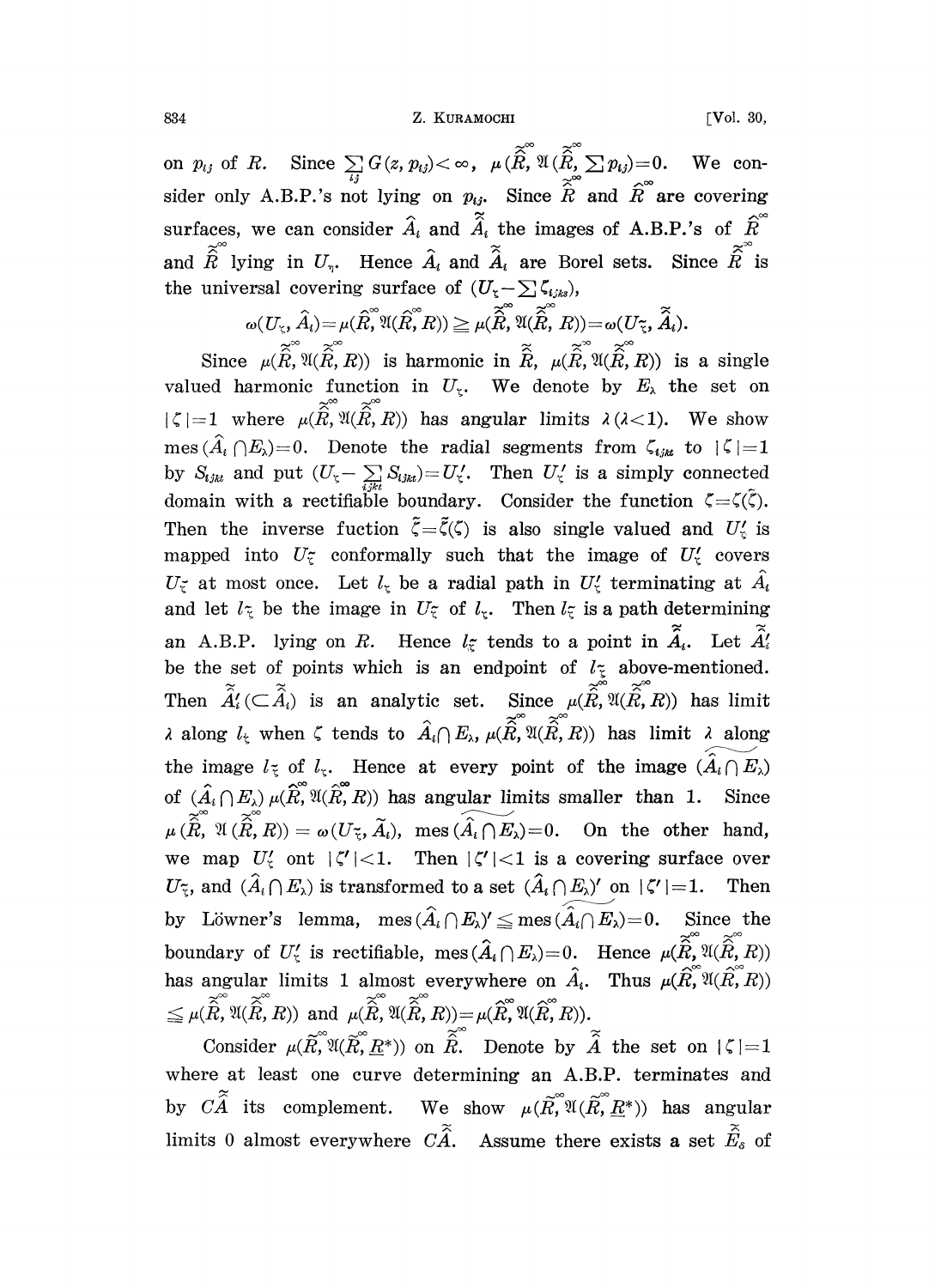positive measure contained in  $C\widetilde{A}$  where  $\mu(\widetilde{R}, \mathfrak{A}(R, R^*))$  has angular limits  $\delta(\delta>0)$ . Consider the mapping function  $\xi = \xi(\tilde{\zeta})$ ,  $\eta = \eta(\tilde{\zeta})$  and denote by  $\mathbb{R}S^2$  and by  $\mathbb{R}S^2$  the sets of point such that the corresponding functions  $\xi = \xi(\tilde{\zeta})$  and  $\eta = \eta(\tilde{\zeta})$  have angular limits on  $|\xi| \leq 1$  and  $|\eta| \leq 1$ respectively. On the other hand let  $\widetilde{A}_{\eta}^{n}$  be the set of  $\widetilde{A}_{\eta}$ , images of A.B.P.'s of  $\widetilde{R}$  whose projection is contained in  $|\xi| < 1 - \frac{1}{n}$ . Then  $\lim |\text{mes }(\widetilde{A}_\eta-\widetilde{A}_\eta^n)|=0.$  Let  $l_{\tilde{\tau}}$  be a Stolz's path terminating at  $\widetilde{\widetilde{E}}_s$ and let  $l_{\tilde{\tau}}$  be its image. Then we see  $l_{\tilde{\tau}}$  terminates at  $A_{\tilde{\tau}}$  tangentially or  $CA_{\tilde{\eta}}$  (Theorem 3.2). But since  $\mu(R, \tilde{R}, \mathfrak{A}(R, R^*))$  has limits  $\delta$ along  $l_n$ ,  $l_n$  does not tend to a point where  $\mu(R, \mathbb{R}^N)(R, \mathbb{R}^N)$  has angular limits 0. Therefore  $l_{\eta}$  tends to the set  $\widetilde{E}_{\lambda}$  where  $\mu(\widetilde{R}, \widetilde{R})$  $\mathfrak{A}(\widetilde{R},\underline{R}^*))$  has angular limits  $\lambda(0<\lambda<1)$  or to the set where  $\mu(\widetilde{R},\widetilde{R})$  $\mathfrak{A}(\widetilde{R}, \underline{R}^*))=1$  tangentially. Now since mes  $|E_{\lambda}\bigcap CA_{\widetilde{h}}|=0$  and by Löwner's lemma, we have  $\text{mes } |\vec{E}_s| = 0$ . Hence  $\mu(\hat{R}, \mathfrak{A}(\hat{R}, \underline{R}^*))$  $\geq \mu(\tilde{R}, \mathfrak{A}(\tilde{R}, \underline{R}^*))$ . Let  $A_{\tilde{A}}^b$  be the set on  $|\zeta|=1$  where at least one curve determining an A.B.P. not lying on R. Then  $A_{\tilde{z}}^{\tilde{b}}$  is measurable and

$$
\mu(\widetilde{\widehat{R}},\mathfrak{A}(\widetilde{\widehat{R}},\underline{R}^*))\!=\!\omega(U_\mathfrak{r},\widetilde{\widehat{A}}_\iota)\!+\!\omega(U_\mathfrak{r},A^{\flat}_{\widetilde{\mathfrak{r}}})\geq \mu(\widetilde{\widehat{R}},\mathfrak{A}(\widetilde{\widehat{R}},R)).
$$

But  $\mu(\hat{R}, \mathfrak{A}(\hat{R}, \underline{R}^*)) \ge 0$  on  $\hat{A}_i$  where  $\omega(U_{\tilde{\tau}}, \hat{A}_i)=1$  almost everywhere. Hence  $\mu(R,\mathfrak{A}(R,\underline{R}^*))$  has the same angular limits as  $\text{Min} \left[1, \ \mu\,(\hat{R},\ \mathfrak{A}\,(\hat{R},\ \underline{R}^*)) + \mu\,(\hat{R},\ \mathfrak{A}\,(\hat{R},\ R) \right].$  Since  $\hat{R}$  is a covering  $\text{surface over}\quad R^\infty,\ \mu\, (\hat R,\,^\infty\mathfrak A(\hat R,\, \underline R^*) \leq \text{Min}\ [\,1,\, \mu(R^\infty,\, \mathfrak A(R^\infty,\, \underline R^*)) + \mu(\hat R,\,$  $\mathfrak{A}(R, R)$ ]. On the other hand by assumption  $\mu(R, \mathfrak{A}(R, R^*))$  $\mathfrak{A}=\mu\left(R^{\infty},\mathfrak{A}\left(R^{\infty},\underline{R}^{*}\right)\right)=\omega\left(U_{\widetilde{\tau}},A_{\widetilde{\tau}}\right)\,\,\,\text{and}\,\,\,\,\text{by}\,\,\,\,\text{2)}\,\,\,\,\mu\left(\overset{\sim}{R},^{\infty}\mathfrak{A}\left(\overset{\sim}{R},R\right)\right)=\mu\left(\overset{\sim}{R},\right)$  $\mathfrak{A}(\widetilde{\hat{R}}, R)$ ). Thus we have  $\mu (\widetilde{\hat{R}}, \mathfrak{A}(\widetilde{\hat{R}}, \underline{R}^*)) \geq \mu (\hat{R}, \mathfrak{A}(\hat{R}, \underline{R}^*)).$  The inverse inequality is clear, because  $\tilde{\hat{R}}$  is a covering surface over  $\hat{R}^{\infty}$  Therefore

$$
\mu(\widehat{R}, \widehat{A}(\widehat{R}, \underline{R}^*)) = \mu(\widehat{\widetilde{R}}, \widehat{A}(\widehat{R}, \underline{R}^*)).
$$

We show that the  $D$ -typeness of  $R$  does not necessarily imply the D-typeness of  $\hat{R}$  by an example.

Example. Let  $\{B_{2n}, B_{2n+1}\}\$  be domains shown in the figure and construct a holomorphic function of the same kind as in example in "Dirichlet Problem. II". Remove from the unit-circle all the points such that  $f(z)=0, 1$ , or 2 and let R be the remaining surface. Then